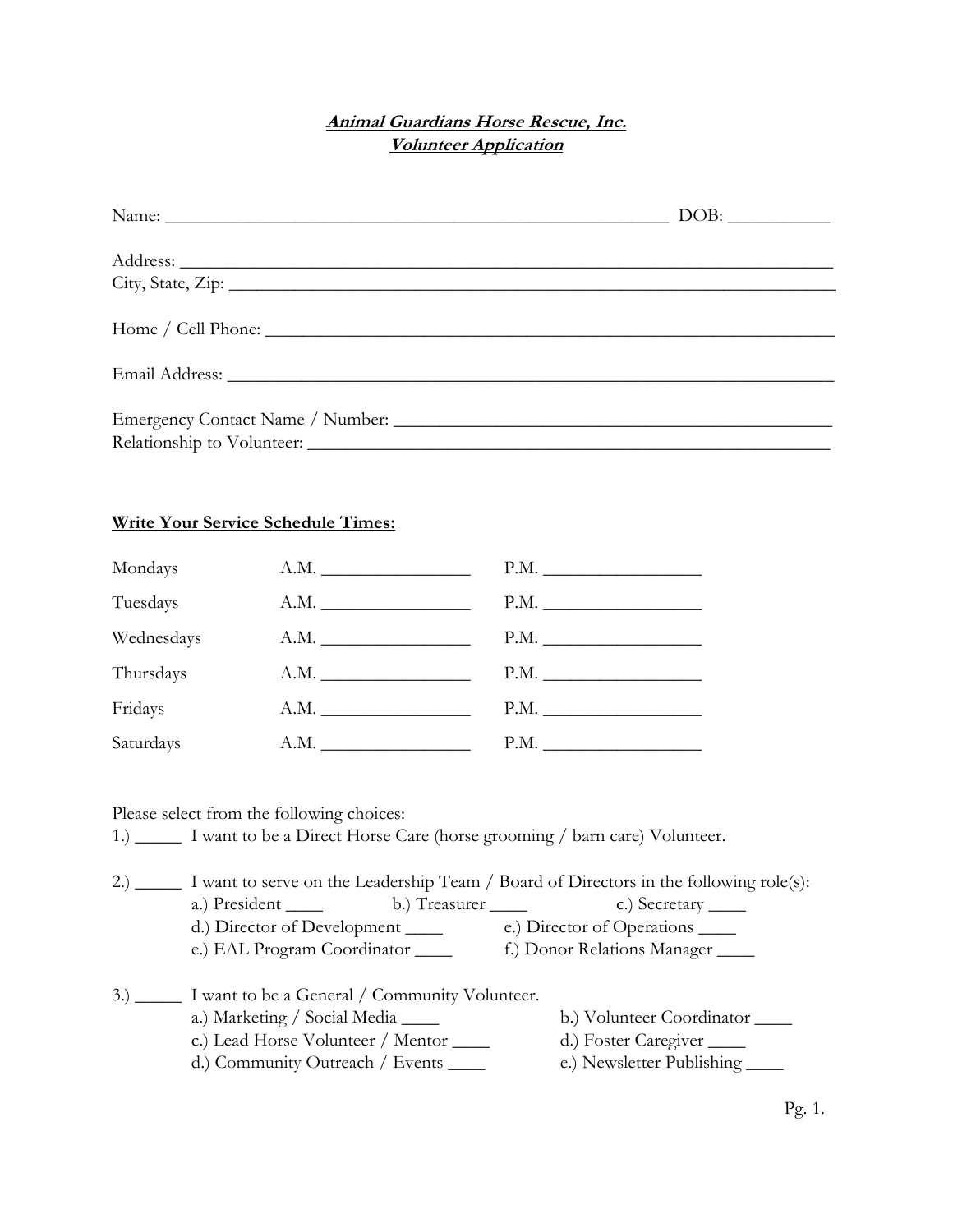- 6.) \_\_\_\_\_ I want to serve as a pro bono Professional Volunteer in the following areas of expertise:
	- a.) \_\_\_ natural horsemanship horse trainer
	- b.) \_\_\_ fundraising / bequests
	- c.) \_\_\_ donor management / record keeping
	- d.) \_\_\_ taxes filing / book-keeping
	- e.) \_\_\_ special education / reading specialist / math teacher / tutor / author
	- f.) \_\_\_ tshirts / promo items
	- g.) \_\_\_ community outreach / events / flyers / newsletter publications
	- $h)$  \_\_\_ editing
	- i.) \_\_\_ accounting / book-keeping / tax filing
	- j.) \_\_\_ construction / barn care / stable hand / ranch hand
	- k.) \_\_\_ kids crafts / creative arts
	- l.) \_\_\_ other: \_\_\_\_\_\_\_\_\_\_\_\_\_\_\_\_\_\_\_\_\_\_\_\_\_\_\_\_\_\_\_\_\_\_\_\_\_\_\_\_\_\_\_\_\_\_\_\_\_\_\_\_\_\_\_\_\_\_

## **Please answer the following questions**:

- 1. Why do you want to volunteer with our organization?
- 2. What experience and skills do you bring to our organization?

 $\mathcal{L}_\text{max} = \mathcal{L}_\text{max} = \mathcal{L}_\text{max} = \mathcal{L}_\text{max} = \mathcal{L}_\text{max} = \mathcal{L}_\text{max} = \mathcal{L}_\text{max} = \mathcal{L}_\text{max} = \mathcal{L}_\text{max} = \mathcal{L}_\text{max} = \mathcal{L}_\text{max} = \mathcal{L}_\text{max} = \mathcal{L}_\text{max} = \mathcal{L}_\text{max} = \mathcal{L}_\text{max} = \mathcal{L}_\text{max} = \mathcal{L}_\text{max} = \mathcal{L}_\text{max} = \mathcal{$ 

3. What will make a positive and meaningful volunteer experience and how will you contribute to making this a lasting relationship with the organization?

 $\_$  , and the set of the set of the set of the set of the set of the set of the set of the set of the set of the set of the set of the set of the set of the set of the set of the set of the set of the set of the set of th

 $\_$  , and the set of the set of the set of the set of the set of the set of the set of the set of the set of the set of the set of the set of the set of the set of the set of the set of the set of the set of the set of th

 $\_$  , and the set of the set of the set of the set of the set of the set of the set of the set of the set of the set of the set of the set of the set of the set of the set of the set of the set of the set of the set of th

 $\_$  , and the set of the set of the set of the set of the set of the set of the set of the set of the set of the set of the set of the set of the set of the set of the set of the set of the set of the set of the set of th

 $\_$  , and the set of the set of the set of the set of the set of the set of the set of the set of the set of the set of the set of the set of the set of the set of the set of the set of the set of the set of the set of th

- 4. Are you serving on probation / have you ever been convicted of a misdemeanor / felony charge? \_\_\_\_\_\_\_\_\_\_\_\_ If yes, please explain: \_\_\_\_\_\_\_\_\_\_\_\_\_\_\_\_\_\_\_\_\_\_\_\_\_\_\_\_\_\_\_\_\_\_\_\_\_\_\_\_\_\_\_\_\_\_\_\_\_\_\_\_\_\_\_
- 5. Are you able to / willing to commit to a volunteer assignment for a minimum of 6 hours per month, 3 consecutive months, on varied days / times between the hours of 9am and 6pm Monday – Saturday? \_\_\_\_\_\_\_\_\_\_ If no, please explain:  $\frac{1}{2}$  =  $\frac{1}{2}$  =  $\frac{1}{2}$  =  $\frac{1}{2}$  =  $\frac{1}{2}$  =  $\frac{1}{2}$  =  $\frac{1}{2}$  =  $\frac{1}{2}$  =  $\frac{1}{2}$  =  $\frac{1}{2}$  =  $\frac{1}{2}$  =  $\frac{1}{2}$  =  $\frac{1}{2}$  =  $\frac{1}{2}$  =  $\frac{1}{2}$  =  $\frac{1}{2}$  =  $\frac{1}{$  $\_$  , and the set of the set of the set of the set of the set of the set of the set of the set of the set of the set of the set of the set of the set of the set of the set of the set of the set of the set of the set of th